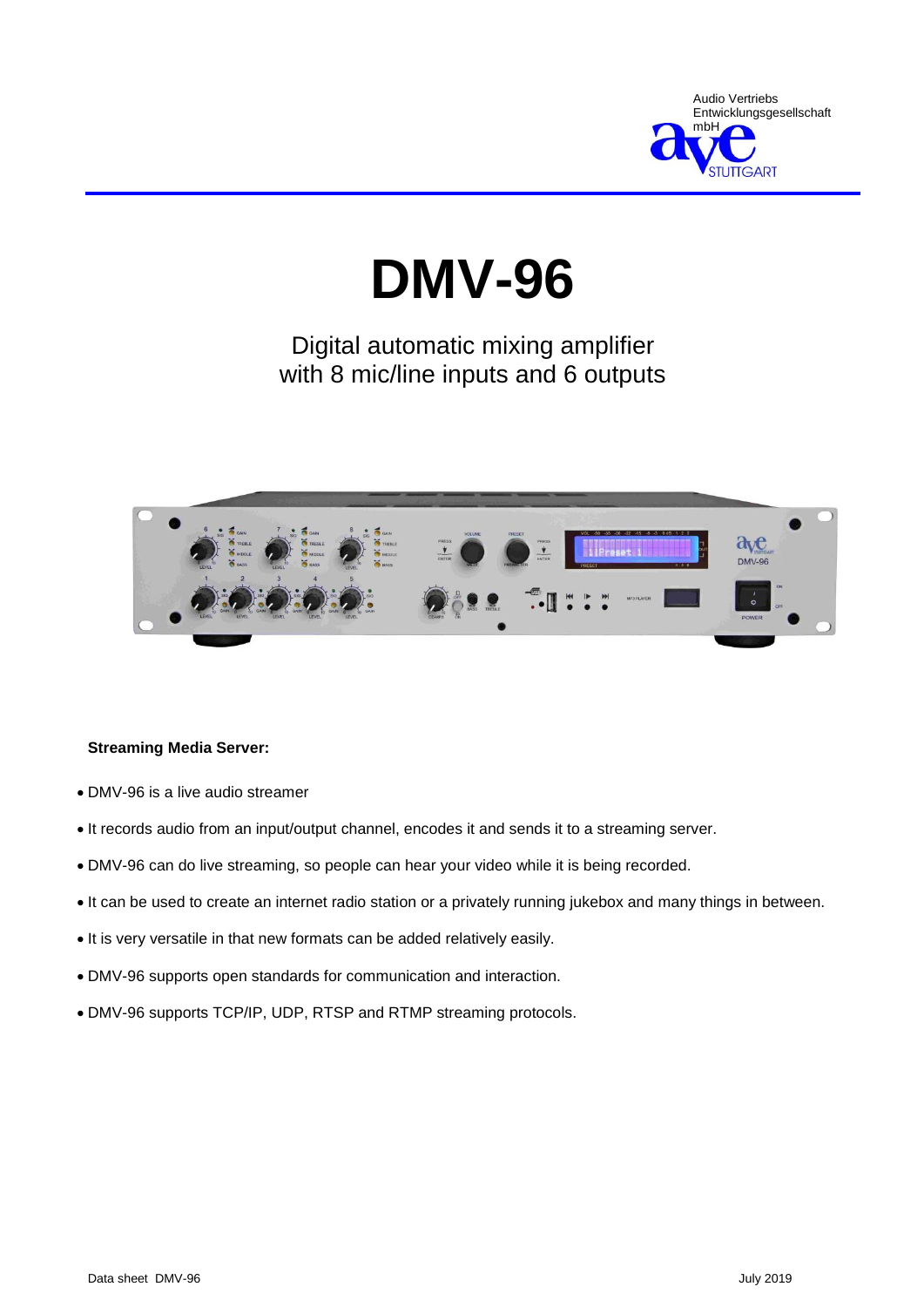### **Technical specifications**

#### **Analog inputs**

- Number of balanced inputs 8 (Phoenix 3,5 mm connector)
- Number of unbalanced inputs 1 (RCA connector)
- Analog gain (manually adjustable) 0 dB 30 dB
- Nominal sensitivity (balanced input) MIV-HI  $-58$  dBu (1mV<sub>rms</sub>)
- Nominal sensitivity (balanced input)MIV-LO -34 dBu (15mV<sub>rms</sub>)
- Nominal sensitivity (balanced input)MIV-HI  $\sim$  -19 dBu (87mV<sub>rms</sub>)
- Phantom power (Activating at DIP-Switch  $+48$  Volt stabilized, very low noise
- Balanced input impedance (Phoenix) 5 kΩ @ 1 kHz
- Unbalanced input impedance (RCA) 33 kΩ  $@1$  kHz
- Balanced input CMRR <60 dB @ 1 kHz
- On Mic  $(20 20 \text{ kHz} \text{ weighted})$  Rs =150 Ohm  $-126 \text{ dBV}$
- Frequency response MIC (-3dB) 160 Hz to 20 kHz
- Frequency response LINE (-3dB) 40 Hz to 20 kHz
- 

#### **Analog outputs**

- Number of balanced outputs 6 (Phoenix 3,5 mm connector)
- Number of unbalanced outputs 1 (RCA connector)
- 
- Residual noise of output driver  $\overline{10}$  = 100 dBu (20 Hz  $\div$  20 kHz)
- Nominal level (balanced output)  $0$  dBu (7,75  $V_{\text{rms}}$ )
- Maximum level (balanced output)  $20$  dBu (7,75  $V_{\text{rms}}$ )
- $\bullet$  Balanced output impedance 140 Ω
- Unbalanced output impedance  $\overline{70 \Omega}$
- Ausgangsschutz short circuits short circuits

#### **Analog to digital converter**

- Bit resolution 24-bit
- Converter type sigma delta
- sampling frequency (Fs) 48 kHz
- 
- Dynamic range  $104 \text{ dB}$  (-60 dB<sub>FS</sub>)
- Total harmonic distortion (THD) -93 dB (1 kHz, -1 dB<sub>FS</sub>)
- Oversampling factor 512 Fs

#### **Digital Signal Processor**

#### **Digital to analog converter**

- Bit resolution 24-bit
- Converter type sigma delta
- Sampling frequency (Fs) 48 kHz
- 
- 
- Total harmonic distortion (THD)  $-94$  dB (1 kHz, 0 dB<sub>FS</sub>)
- $\bullet$  Delay time  $0.58 \text{ ms}$
- Oversampling factor **512 Fs**

 Input protections radio frequency interference (RFI) transient voltage spikes external overvoltage

• Dynamik range 120 dB ("A" weighted) Overvoltage protection

• Signal to noise ratio (SNR) 104 dB ("A" weighted @ 48 kHz)

 DSP 32-bit / 40-bit, Floating point 150 MHz - 6,6 ns cycling rate Super Harvard Architecture 900 MFLOPS 1Mbits SRAM, two-channel

• Signal to noise ratio (SNR) 112 dB ("A" weighted @ 48 kHz) Dynamic range 112 dB (-60 dBFS)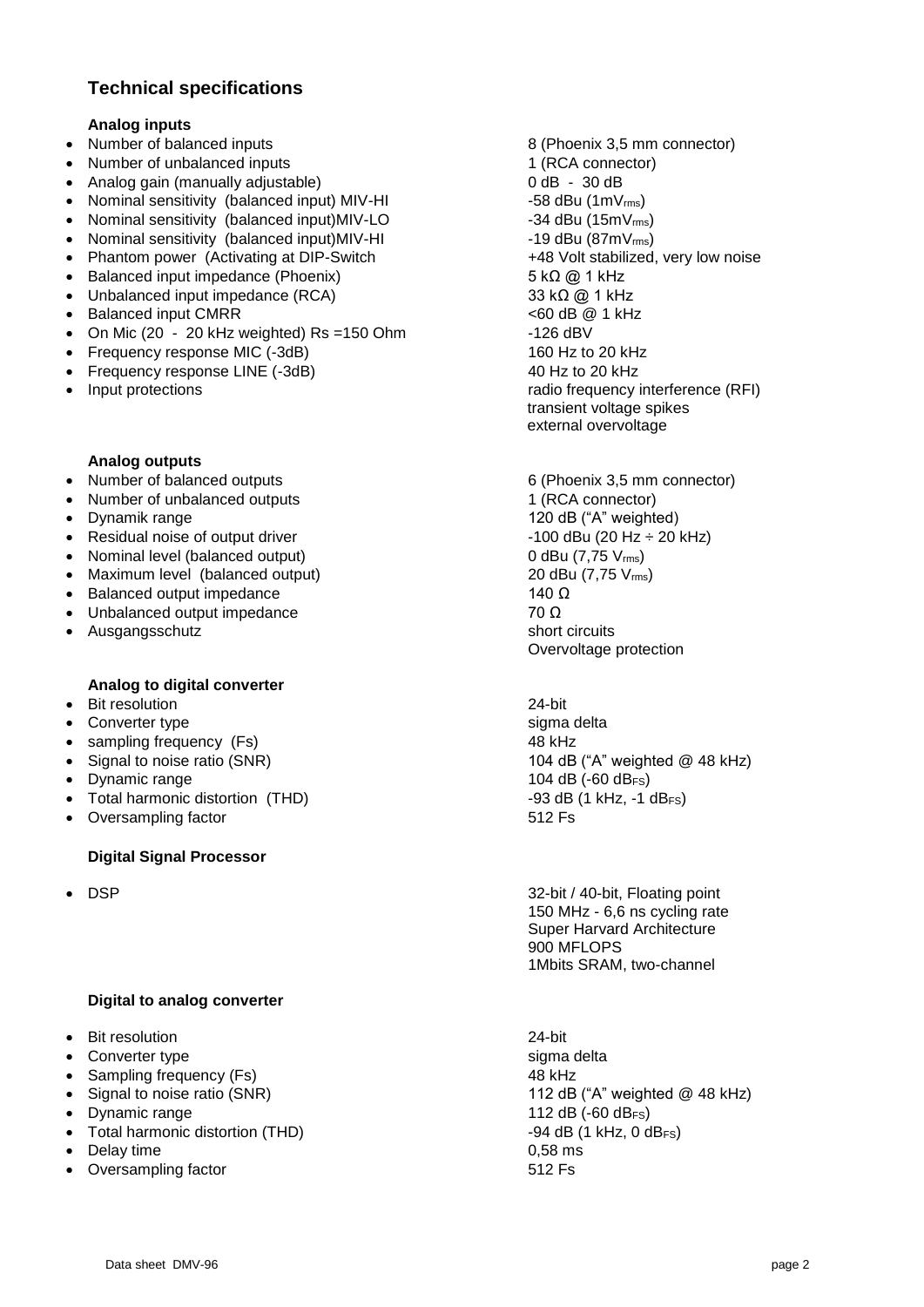#### **Digital Processing**

#### **Input**

- 
- 5 parametric equalizuer PEQ Frequency [20 Hz ÷ 20 kHz]
- 
- 
- Volume control [-100 dB ÷ 10 dB]

#### **Routing Matrix:**

- 
- Matix crosspoint level adjusting  $[-60 \text{ dB} \div 10 \text{ dB}]$

#### **Audio output**

- Easy adjustment of the sound columns **AT-N** series
- 31 bands graphic equalizer  $\overline{S}$  Gain [-12 dB  $\div$  12 dB]
- Dynamic compressor range Threshold [-90 dB<sub>FS</sub> ÷ 20 dB<sub>FS</sub>]
- 
- 
- Phase control  $[0^{\circ}, 180^{\circ}]$
- 
- 

#### **Data connections**

#### **Display**

• Highpass/lowpass filter **Butter and Strates and Strates Highpass** Butterworth filter type with adjustable (anti hum, anti rumble and more ) cutting frequency and selectable slope 12/24/48 dB/Octave

> Gain  $[-15$  dB  $\div$  15 dB] Bandwidth  $[0,01 \div 6$  oct]

● Noise Gate Threshold [-80 dB<sub>FS</sub> ÷ 0 dB<sub>FS</sub>] Hold time  $[100 \text{ ms} \div 10 \text{ s}]$ 

Automix function **Automix** function **Hold time** [100 ms ÷ 5000 ms] Attenuation  $[-60$  dB  $\div$  0 dB] NOM Gain (increase post gain of -3dB for each doubling of opened automix channels) Max. opened channels  $[1 \div 6]$ 

Matrix size **8** inputs / 6 outputs **8** inputs / 6 outputs

Live SM series

Ratil  $[R=1:1 \div R=20:1]$ Post Gain [-20 dB ÷ 20 dB] Attack Time [1 ms ÷ 250 ms] Release Time [10 ms ÷ 2500 ms]

• Limiter **Threshold fixed at 0 dB<sub>FS</sub>** Delay  $[0 \text{ m } \div 35 \text{ m}]$ ,  $[0 \text{ m } \div 100 \text{ ms}]$ Output level **COULD COULD EXECUTE COULD COULD EXECUTE COULD E** [-100 dB ÷ 10 dB] Master level  $[-100 \text{ dB} \div 10 \text{ dB}]$ 

 Rear panel ETHERNET 802.3 Wi-Fi 802.11 USB 2.0

• LCD 20 characters x 2 lines

#### **PSU Module**